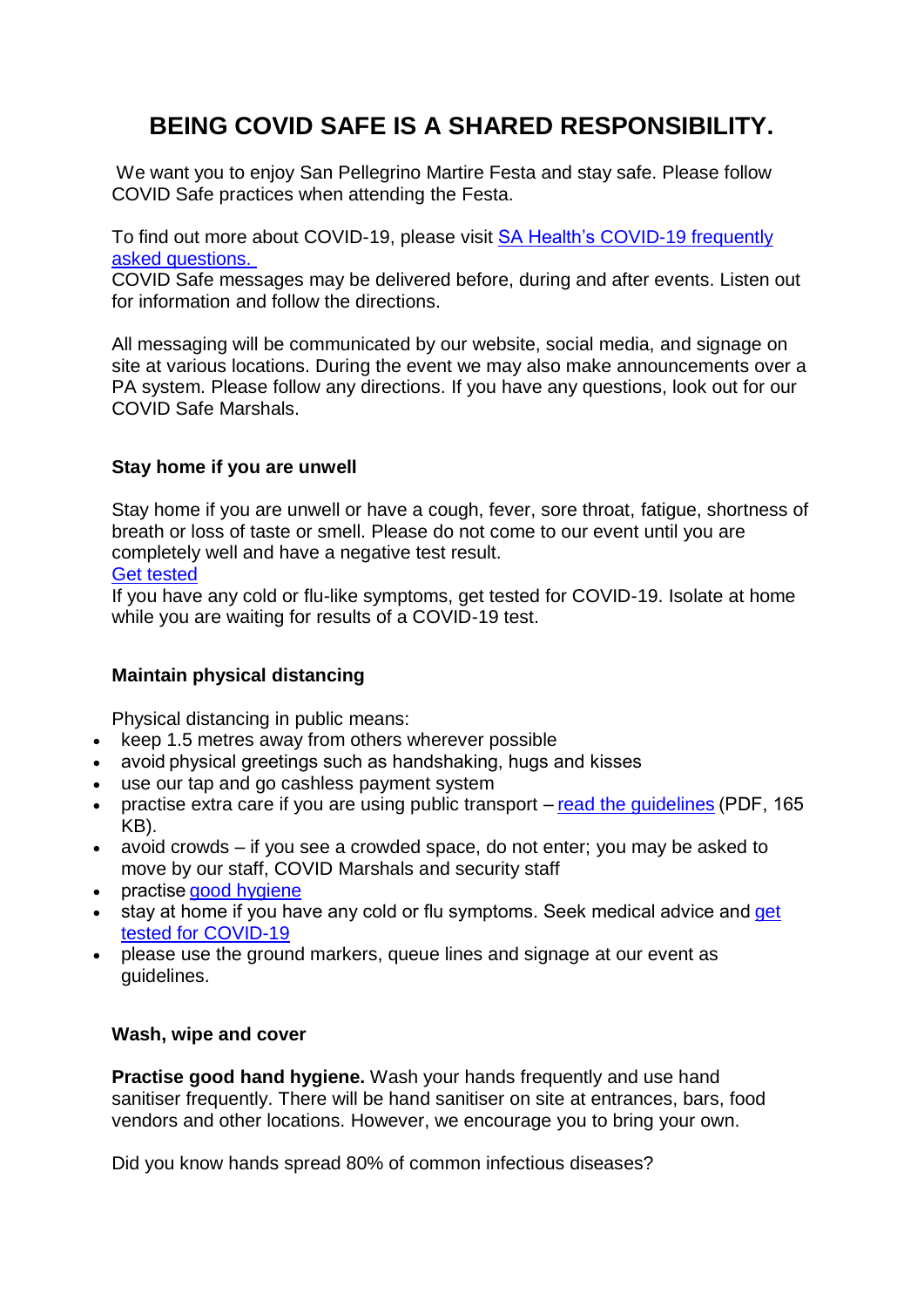The influenza (flu) virus, COVID-19 and other potentially harmful airborne illnesses that flourish in winter remain present on hard surfaces for 24 to 48 hours and tissues for  15 minutes.

You can reduce the risk of getting sick or passing infections on to others by following these simple rules:

- WASH your hands regularly
- WIPE down frequently touched surfaces
- COVER your coughs and sneezes For more information visit the[Wash,](https://www.sahealth.sa.gov.au/wps/wcm/connect/public+content/sa+health+internet/healthy+living/protecting+your+health/preventing+disease+and+infection/wash+wipe+cover/wash+wipe+cover+tips) Wipe, Cover page.

## **Contact Tracing and Wellness Questionnaire**

Look for the QR code signage at the event entrance. We need this for the purpose of contact tracing.

You will need to show the screen acknowledging your form response has been submitted as you enter the gates of San Pellegrino Martire Festa (this screen displays a green tick). Each person attending needs to complete the form

For those without mobile technology or experiencing technical difficulties, we will have a limited supply of SA Health paper contract tracing forms on site at the entrance.

You cannot enter the event without completing the contact tracing form. Each time you enter, you need to complete the form again.

Your information will be stored securely for up to 28 days post closure of the event site. The data will not be used for any other purpose.

For more information visit the [COVID-SAfe Check-In for individuals: questions \(PDF,](https://www.covid-19.sa.gov.au/__data/assets/pdf_file/0004/329413/20201224-COVID-SAfe-Check-In-FAQs-for-Individuals-FINAL.pdf)  [205.3 KB\)](https://www.covid-19.sa.gov.au/__data/assets/pdf_file/0004/329413/20201224-COVID-SAfe-Check-In-FAQs-for-Individuals-FINAL.pdf)

#### **Cashless sales**

We encourage payment for all food and beverage is by card. We prefer contactless sales, so please use touchless sales option. If you do need to enter a PIN, we will be disinfecting the POS sales systems between customers touching the system.

#### **Alcohol**

The event is fully licensed and alcohol is available for sale at the event. No alcohol can be taken on or off the premises. You must be over 18 with valid photo or digital ID to purchase and consume alcohol. No one under 18 will be served. All our bar staff are RSA trained and you will not be served if you are intoxicated. Don't leave your drinks unattended; unattended drinks will be removed.

#### **Food**

.

We will have a wide variety of foods available for sale, including gluten free and vegan options.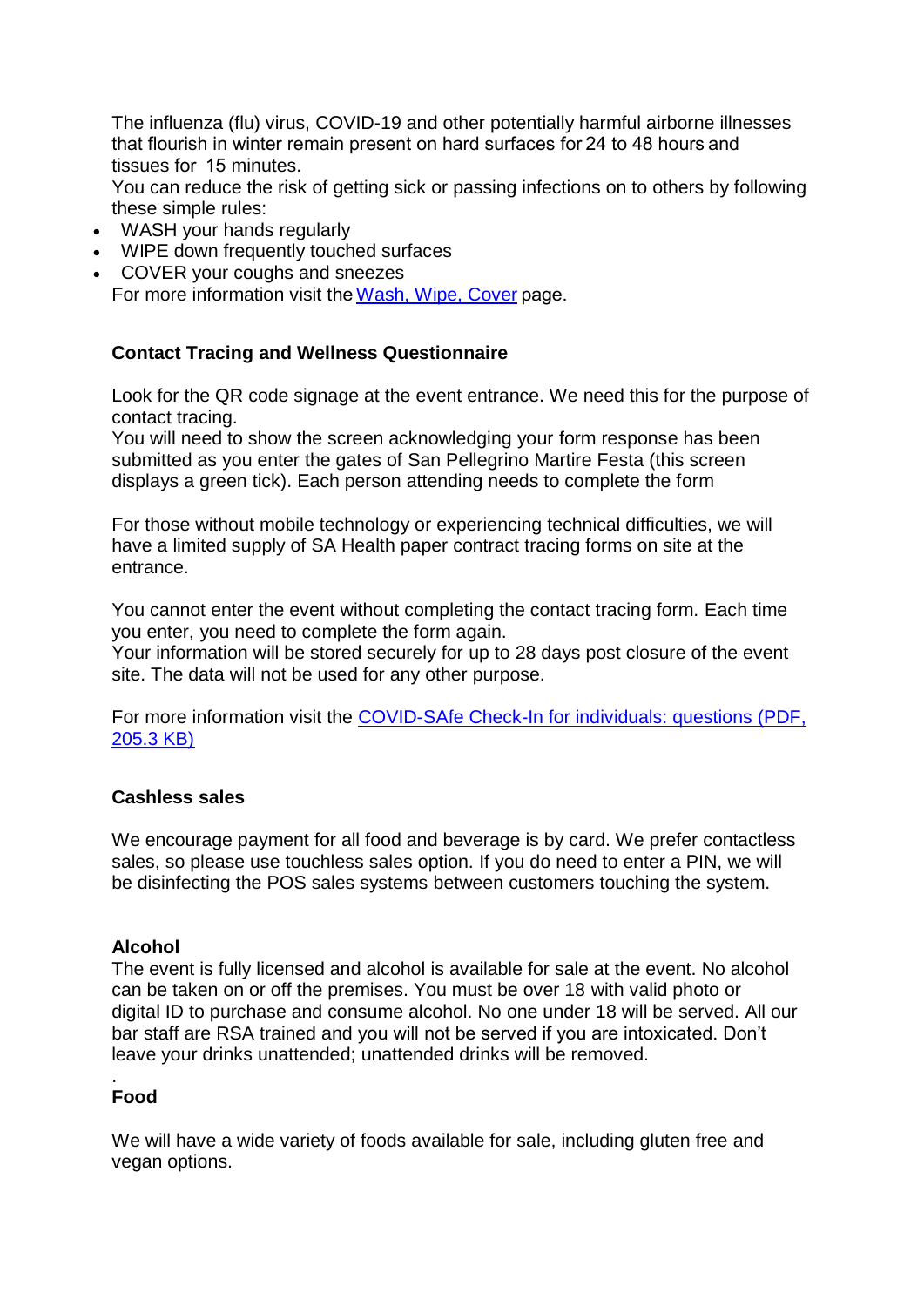# **COVID Safe signage**

Look for COVID Safe signage across the event site and follow directions.

## **Cleaning**

We will be constantly cleaning throughout the event. If this means some toilets may be closed for cleaning, please be patient. We will manage orderly lines in and out of toilets and offer external handwashing stations.

Tables and seating will be cleared between customers. Please be patient while we prepare tables. All of these measures are to ensure adequate physical distancing and cleaning.

#### **Crowds Feeling unwell during the event Public transport Right to refuse entry/service Waste/bins**

If an event space is crowded, stay away. Our capacity will be monitored by electronic crowd counters and on-site security services. COVID Marshals, all staff and security staff may ask you to move if a space is congested.

If you become unwell during the event, locate event staff or security staff. Staff will wear a lanyard for easy identification. Only basic first aid services will be offered on site. If an ambulance is called, it will be at patron's expense.

Using public transport? Keep up to date with COVID Safe travel updates via [Adelaide](https://adelaidemetro.com.au/Announcements2/News) Metro.

We have the right to refuse entry and service to anyone displaying symptoms and must insist that anyone displaying COVID-19 symptoms leaves the venue. We will have bins across the event site, and these will be contactless with a drop-in system. Bins will have signage to indicate General Waste, Organic Waste and Recycling. All our food service products (eg plates, cutlery, napkins) are compostable and as such are Organic Waste. We have a team of staff who will empty the bins regularly. Any issues, please look for our staff and ask for assistance.

# **Patron Code of Conduct**

Observe physical distancing at all times and avoid close contact with other patrons not in your social bubble.

Maintain good hand hygiene – sanitising stations are readily available within the venue, and we also encourage you to bring your own sanitiser.

Cover your mouth if you need to cough or sneeze, and dispose of any tissues in contactless general waste bin.

Read the signage across our event site; maintain queue lines as directed by event signage and line markers.